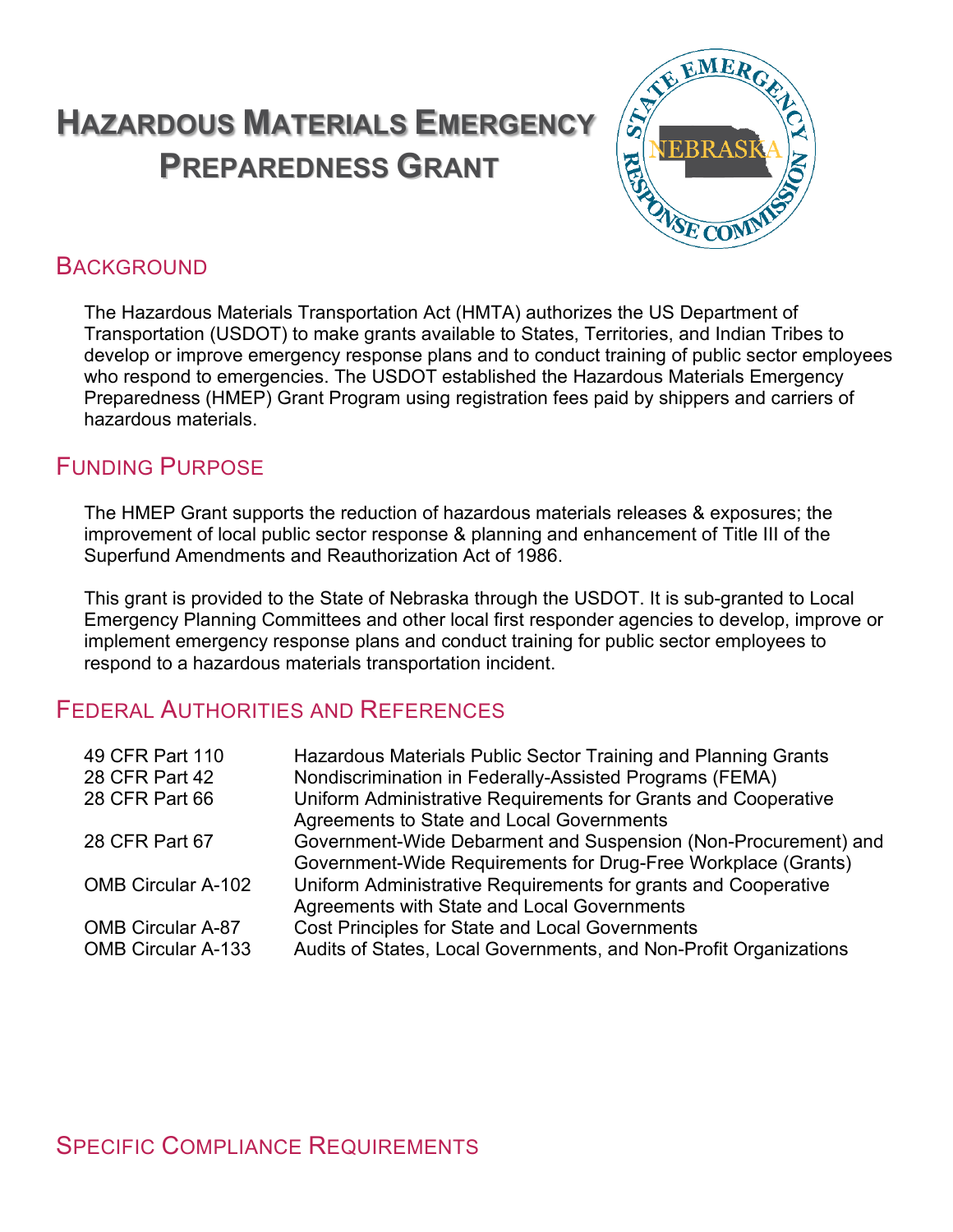LEPCs that do not have a compliant hazmat plan (Annex F of the Local Emergency Operations Plan) at the time of submission will not be considered eligible for HMEP funds. Any organization that requests funding in a county which is not in compliance with SARA Title III will similarly be ineligible.

### APPLICATION REVIEW CRITERIA

Each grant application will be reviewed for applicability to hazardous materials planning and subject to review by the State Emergency Response Commission (SERC) through NEMA.

### END OF YEAR REPORTING REQUIREMENTS

The reimbursement request must include the narrative summary, receipts for goods purchased, after action plans for exercises and other items related to costs paid.

If an LEPC or organization cannot demonstrate achievement of approved work, exercises etc., NEMA is empowered to withhold reimbursement.

LEPCs must include HMEP grant activity in the annual report to the SERC.

## ELIGIBLE ACTIVITIES FOR PLANNING & TRAINING

The following items are considered eligible for funding under this program:

- Development, improvement, and implementation of emergency plans
- Commodity Flow Studies
- Assessment of local emergency response team capabilities
- Drills and exercises associated with emergency preparedness plans and hazmat transportation (see funding restrictions information below)
- Hazmat Awareness, Operations, Technician, Specialist and Refresher courses
- Industrial Fire Fighting
- Confined Space Rescue
- Chemistry for Emergency Responders
- Additional specialty courses (contact NEMA for details)
- Training equipment rentals related to hazmat transportation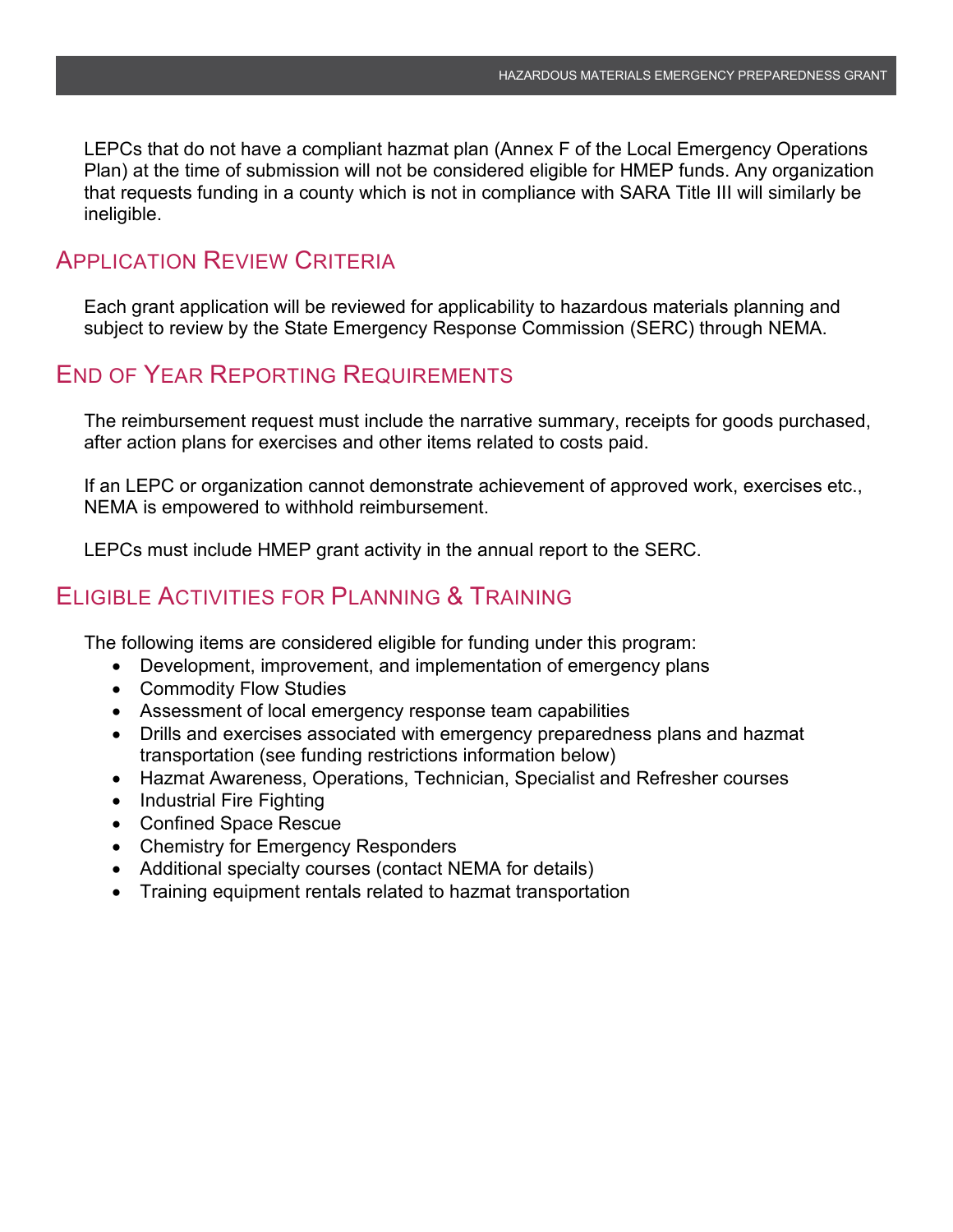# FUNDING RESTRICTIONS

The following items are considered ineligible for funding under this program:

- Exercise: personnel expenses, travel, group meals, or per diem for participation in drills and exercises. However, equipment rental and other consumable supply expenses for drills and exercises may be allowed depending on the reasonableness of the costs.
- Expenditures funded under another federal or state grant
- Equipment/System purchases (operational & response)
- Salaries
- Group Meals
- General Office Supplies
- Expenses not related to hazardous materials
- Expenses counted as match funds toward another program
- Any costs without supporting documentation

# APPLICATION REQUIREMENTS

#### *Project Narrative:*

Describe the project in detail; include a project timeline, statement of needs addressed by this project and description of benefit to LEPC/County/Organization. Keep the narrative as brief and concise as possible and feel free to include attachments as needed. The narrative must include the following items:

- A. Project description Statement of work.
- B. Timeline, (if long term project include each step or phase, the amount of time to complete each of them, and the responsible party or parties.)
- C. Statement defining the need(s) the project is intended to meet and how completion of the project is expected to address these needs.
- D. Description of the benefits the project will provide to the communities served. Explain how the project will support any or all of the following objectives:
	- Increasing public and first responder awareness of transportation-related hazardous materials issues
	- Enhancing local response capability for transportation-related hazardous materials incidents
	- Improving and exercising emergency response plans under EPCRA
	- Implementing or improving regional hazmat team coverage
- E. Description of all project deliverables organized by type and/or purpose. Examples of deliverables include a completed plan; a fixed-site and/or a transportation-related hazard analysis; brochures; training documentation (agendas, rosters, evaluations, etc.).
- G. Monitoring procedures for tracking finances and the progress of your LEPC's program.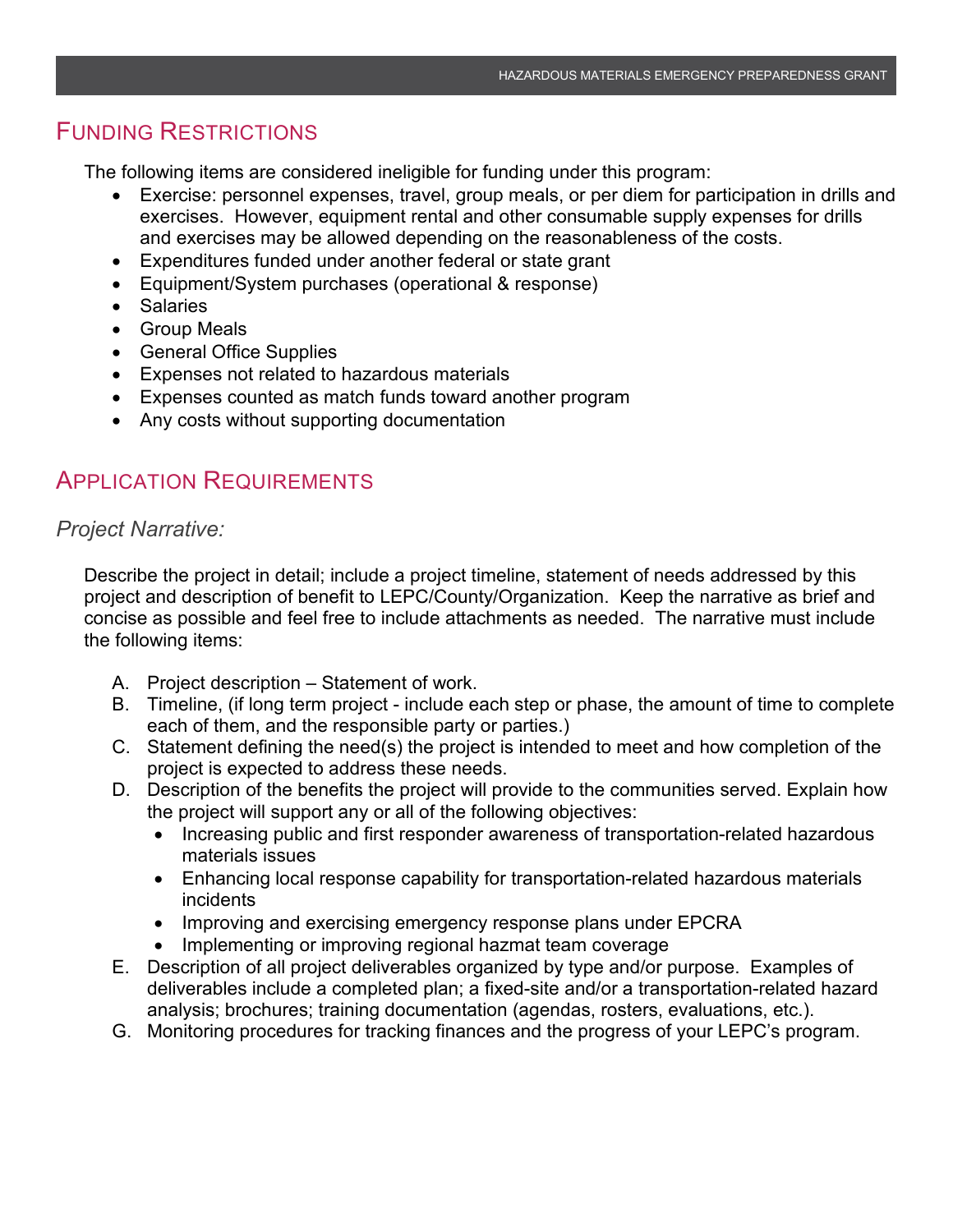#### *Grant Application Form:*

An application form has been provided for you or you can submit your own format, include at a minimum all the information requested.

#### *Budget/Timeline:*

Included in the application is a Provide a line-item budget and timeline for your use. You can submit your own format please include at a minimum all the information requested.

#### *Submission Instructions:*

Send the items listed in the Application Requirement Section to:

**Nebraska Emergency Management Agency Attention: Alyssa Sanders 2433 NW 24th Street Lincoln, NE 68524 Fax: (402) 471-4733**

#### *Following Submission:*

After your project has been reviewed by the SERC, the individual listed in the application will receive a sub-grant agreement detailing the funding that has been approved. The agreement must be signed and returned before the project can proceed.

After the project has been completed and all expenses paid by the organization, submit the request for reimbursement form along with all required attachments to NEMA. The documentation will be reviewed, and all eligible costs will be reimbursed to the organization.

For assistance, please call Alyssa Sanders at (402) 471-7176 or alyssa sanders@nebraska.gov.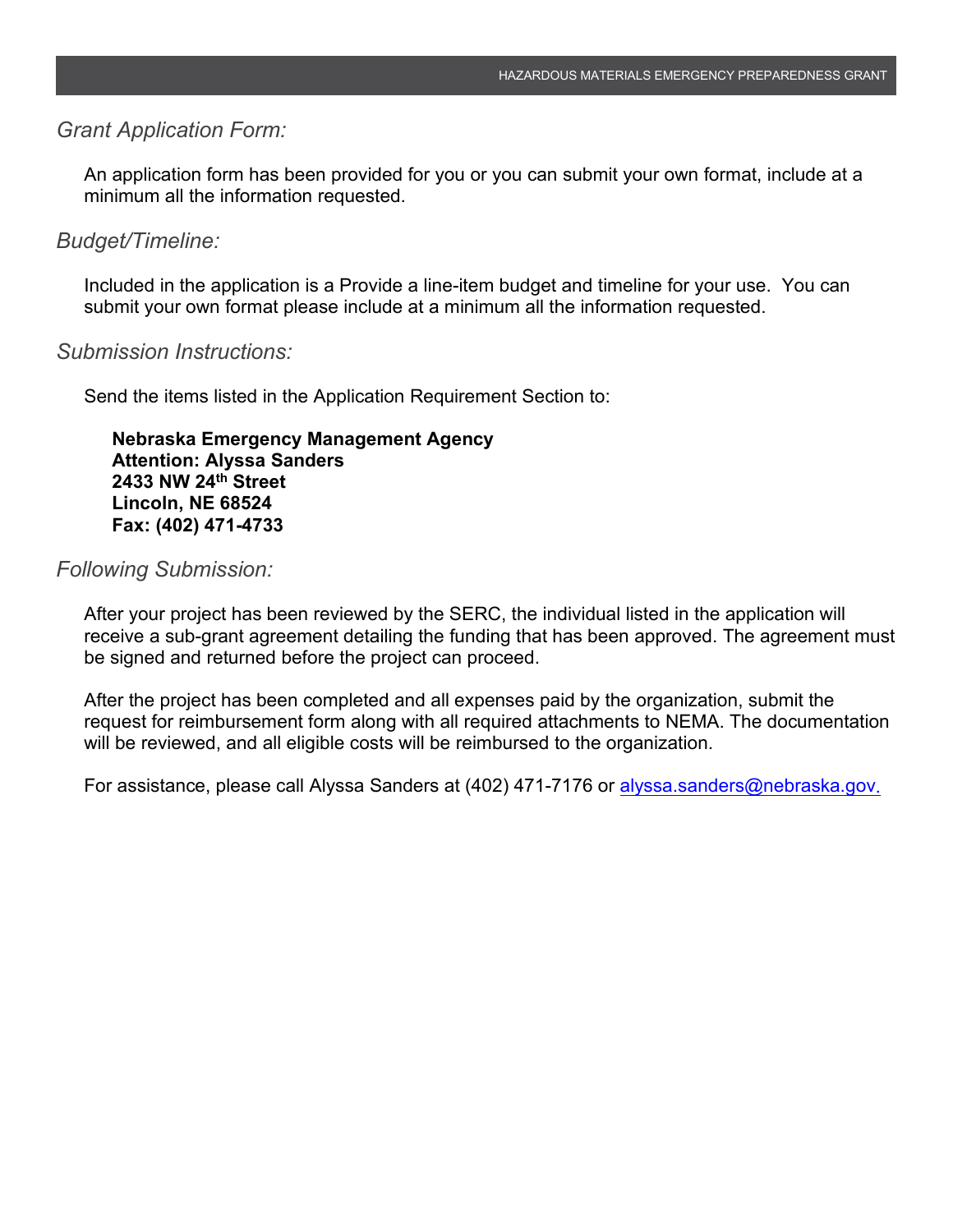#### *HMEP Sub-grant Application*

#### **Organization (Individual) Name:**

Fiscal Agent if other than the organization above:

**Address: City: Zip Code:**

**Telephone (with area code):**

**Email Address:**

#### **Project Description/Statement of Work:**

*Briefly describe the project this grant will address. Include the need identified and how this project will the identified gap. (A sample timeline is attached at the end of this application.)*

#### **Program Information:**

*State your proposal's goals, objectives (who, what, when and where of the project), define the need and benefit of this project.*

*Indicate how you will measure the success of this project (how will you monitor the success?)*

*HMEP Sub-grant Application Budget*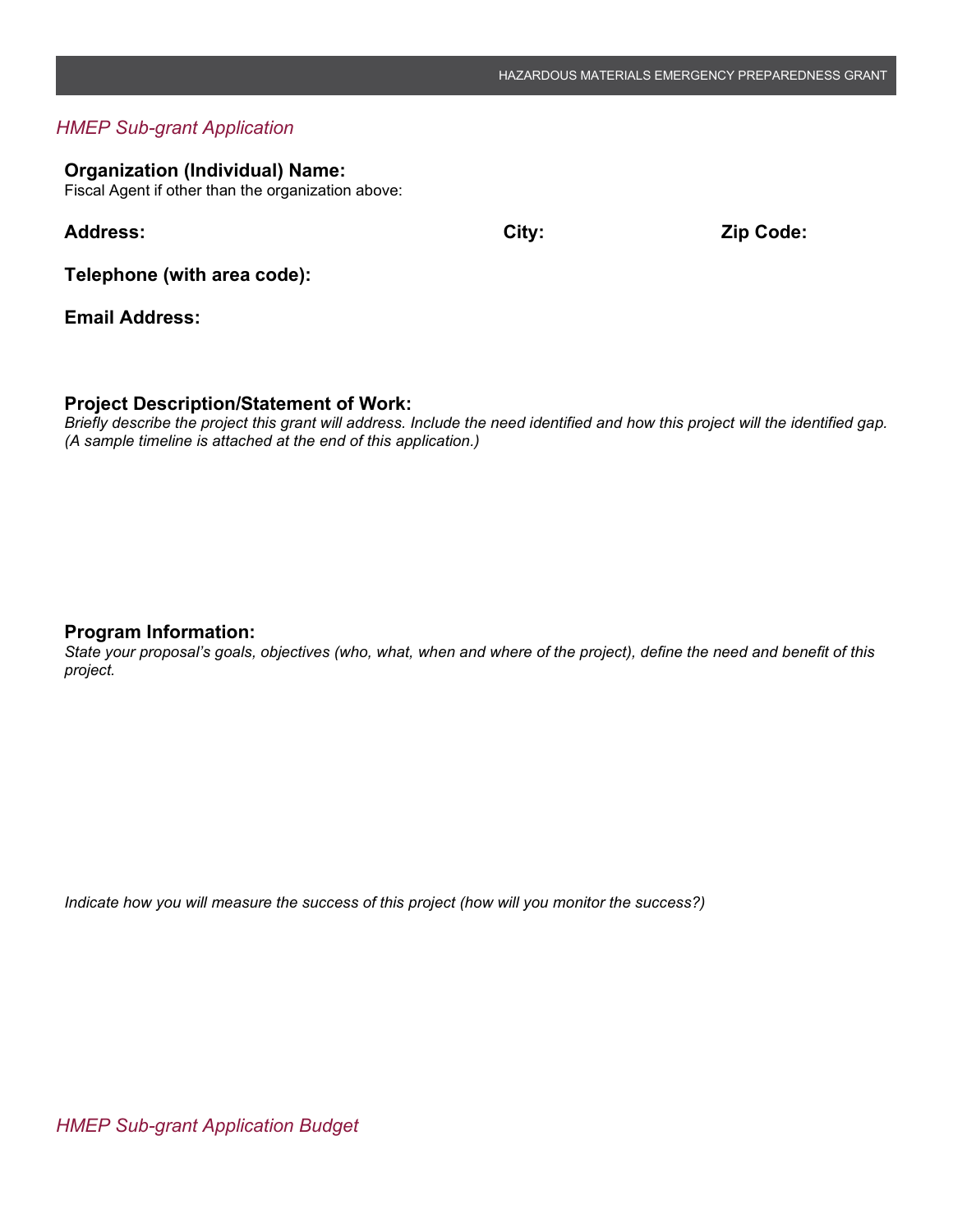The following can be used as a budget spreadsheet:

| Item(s) | <b>Projected Costs</b> | <b>Funding Requested</b> |
|---------|------------------------|--------------------------|
|         |                        |                          |
|         |                        |                          |
|         |                        |                          |
|         |                        |                          |
|         |                        |                          |

#### **Timeline**

The following can be used as a timeline:

*Briefly indicate the major activities of your proposal in a timeline. If this is a long term project, include steps of phases, the amount of time spent on each phase, and the responsible party.*

| Activity | <b>Expected Outcome</b> | Estimated Date<br>of Completion |
|----------|-------------------------|---------------------------------|
|          |                         |                                 |
|          |                         |                                 |
|          |                         |                                 |
|          |                         |                                 |
|          |                         |                                 |
|          |                         |                                 |

#### **Certification**

I, 1, 2008 and the contract of the contract of the contract of the contract of the contract of the latter that I have been authorized by the latter of the contract of the contract of the contract of the contract of the con organization herein identified to submit this application for funds, and I further certify that the information contained herein is accurate and correct to the best of my knowledge.

Signed:

Date:

Title:

Organization:

**Completed applications should be sent to: Alyssa Sanders State Emergency Response Commission Coordinator [alyssa.sanders@nebraska.gov](mailto:james.rashilla@nebraska.gov) (402) 471-7176**

*HMEP Sub-grant Agreement* \*\**For internal use only*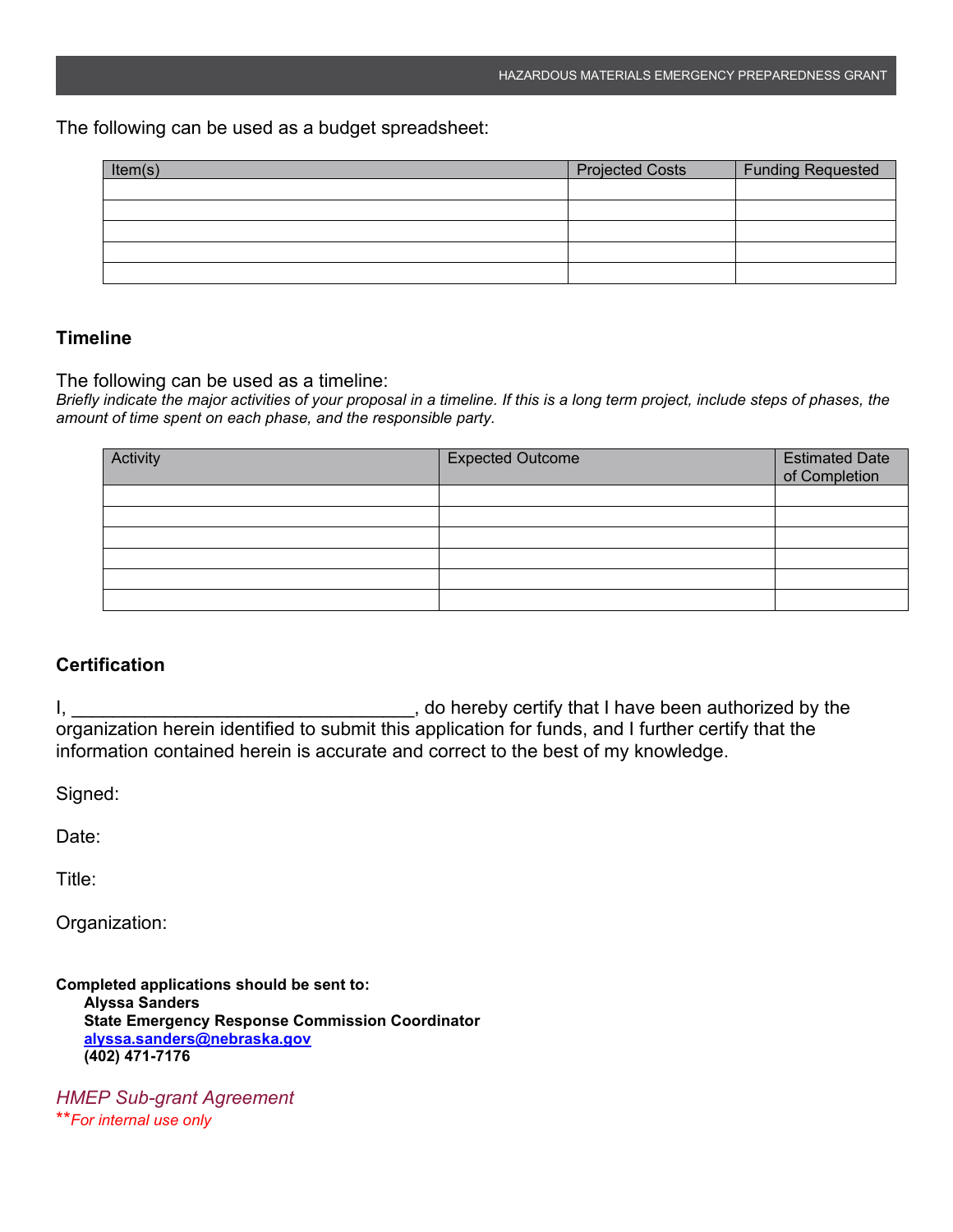This agreement between **This agreement** between **the Contract Contract and the Nebraska Emergency** 

Management Agency (NEMA) is in support of the Hazardous Materials Emergency Preparedness (HMEP) Grant. The HMEP Grant money allocated below should not exceed the amount outlined nor should the monies be spent on projects not pre-approved.

| Item(s) | <b>Funding Requested</b> | Funding Approved |
|---------|--------------------------|------------------|
|         |                          |                  |
|         |                          |                  |
|         |                          |                  |
|         |                          |                  |
|         |                          |                  |

#### **Total Allocation Approved: \$**

In accepting these funds, we agree to the following conditions:

- 1) Funds may not be used for purposes other than the activities listed above without the written permission.
- 2) Funds will be used as outlined in the budget categories above. Any request for change must be submitted to the SERC prior to expending funds.
- 3) All activities and expenditures must be approved through the application process.

Please sign below acknowledging receipt of this information. Please return the signed document to Alyssa Sanders at the Nebraska Emergency Management Agency (NEMA), 2433 NW 24<sup>th</sup> St., Lincoln, NE 68524.

| Signature of Representative                     | Signature of Representative                          |
|-------------------------------------------------|------------------------------------------------------|
| Organization                                    | Nebraska Emergency Management Agency<br>Organization |
| Date                                            | Date                                                 |
| For NEMA use only                               |                                                      |
| <b>SERC Coordinator:</b>                        |                                                      |
| <b>Grants Unit Supervisor:</b>                  |                                                      |
| <b>HMEP Sub-grant Request for Reimbursement</b> |                                                      |

\*\**Submit this page after the event*

#### **Organization (Individual) Name:**